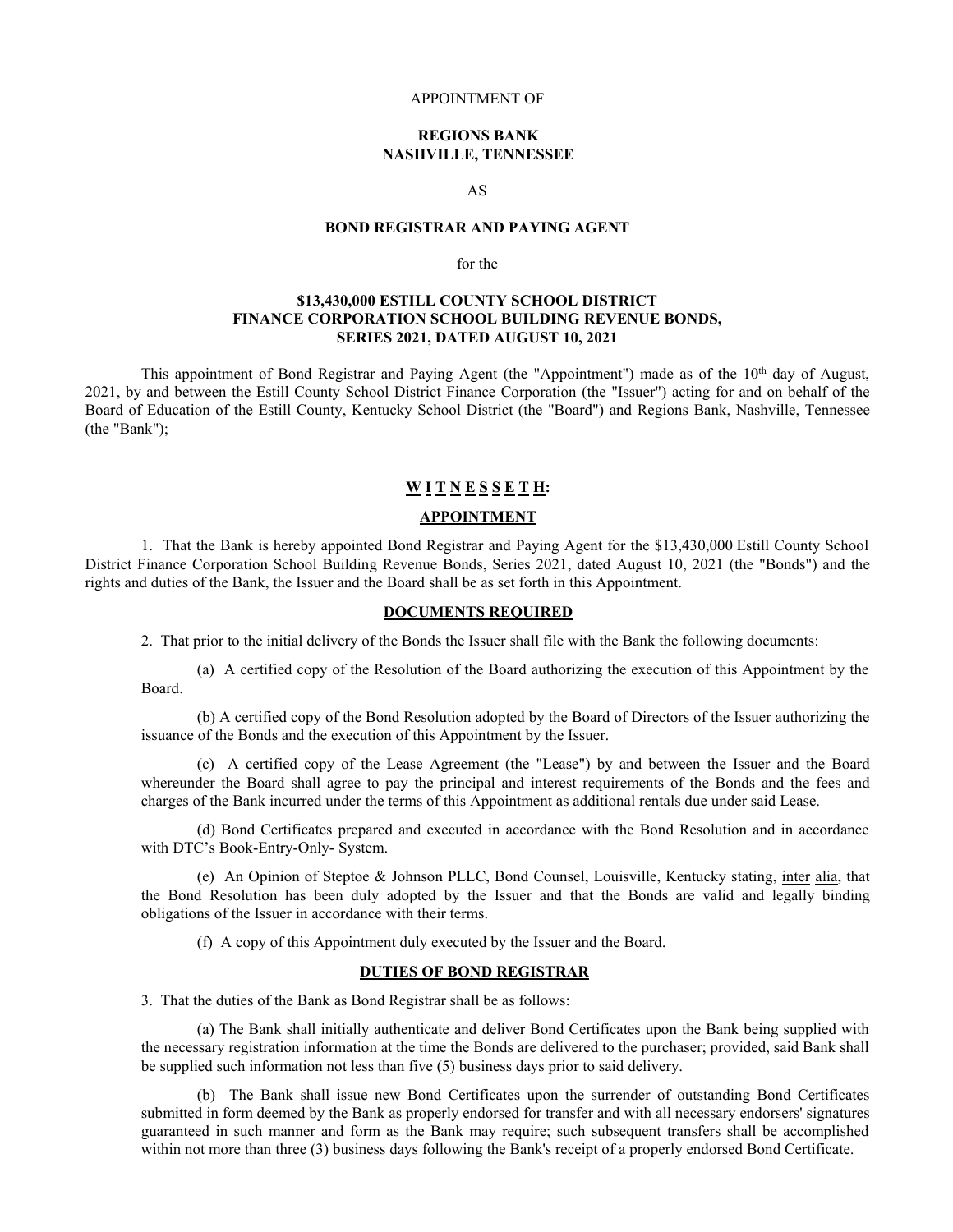(c) The Bank as Bond Registrar may rely upon the Uniform Commercial Code or any other statutes that in the opinion of Counsel for the Bank protect the Bank and the Issuer in not requiring complete documentation, in registering transfers without inquiry into adverse claims, in delaying registration for purposes of making such inquiry, or in refusing registration where in the Bank's judgment an adverse claim requires such refusal.

(d) When mail is utilized in the delivery of Bond Certificates, the Bank shall forward Bond Certificates in "non-negotiable form" by first class mail or by such special courier as the Bank, in its sole discretion shall determine.

(e) The Bank may issue new Bond Certificates in place of Bond Certificates represented to have been lost, destroyed or stolen upon the Bank's receipt of indemnity satisfactory to the Bank at its sole discretion and may issue new Bond Certificates in exchange for, and upon surrender of, mutilated Bond Certificates.

(f) The Bank shall manually authenticate each Bond Certificate following its completion by the Bank as Bond Registrar, such completion shall include, but not be limited to, the following information: principal amount, interest rate, maturity date, CUSIP number, name, address, tax identification number of Registered Owner and such additional information as the Bank as Bond Registrar may require.

(g) The Bank shall maintain customary records indicating the information required under Section 3(f) of this Appointment for all Registered Owners of Bond Certificates in accordance with this Appointment and Section 149 of the Internal Revenue Code of 1986, as amended, and U. S. Treasury Regulations promulgated thereunder and shall provide for the storage or destruction, at the discretion of the Bank, of all books, documents and records deemed no longer needed for current purposes.

(h) The Bank shall be entitled to rely on the information provided in the Bond Certificates and in the event any official of the Issuer who shall have executed the Bond Certificates, by manual or facsimile signature, shall die, resign or be removed from office prior to the issuance of such Bond Certificates, the Bank may authenticate and register such Bond Certificates notwithstanding such death, resignation, or removal.

## **DUTIES OF PAYING AGENT**

4. That the duties of the Bank in its capacity as Paying Agent shall be as follows:

(a) The Bank, upon "timely receipt" of funds from the Issuer or the Board sufficient for the payment of interest on the Bonds as the same shall become due shall remit to the Registered Owners of Bond Certificates as shown on the records of the Bank as Bond Registrar as of the 15th day of the month preceding the interest due date the interest then due on said Bonds by regular United States Mail postmarked as of the interest due date.

(b) The Bank, upon "timely receipt" of funds from the Issuer or the Board sufficient for the payment of principal on the Bonds as the same shall become due shall pay to each Registered Owner the principal amount of each matured Bond Certificate in accordance with the Bank's records as Bond Registrar upon the submission and surrender of said Bond Certificate to the Bank accompanied by documentation as to ownership in a form satisfactory to the Bank.

(c) The Bank, upon "timely receipt" of funds from the Issuer or the Board sufficient for the prepayment of principal on Bonds called for redemption prior to their stated maturities and redemption premium, if any, shall pay to each Registered Owner the principal amount, plus the redemption premium, if any, for each Bond Certificate submitted and surrendered in accordance with the terms of the redemption.

(d) Notwithstanding the preceding paragraphs (a), (b) and (c) so long as the Bonds utilize the Book-Entry-Only-System administered by The Depository Trust Company ("DTC") the payment of interest and principal shall be accomplished by bank wire transfer in accordance with the instructions of DTC.

(e) The Bank shall maintain customary records in connection with its duties as Paying Agent and shall make periodic accountings to the Issuer and the Board in connection with the funds and accounts in its custody and control hereunder in accordance with standard banking practices.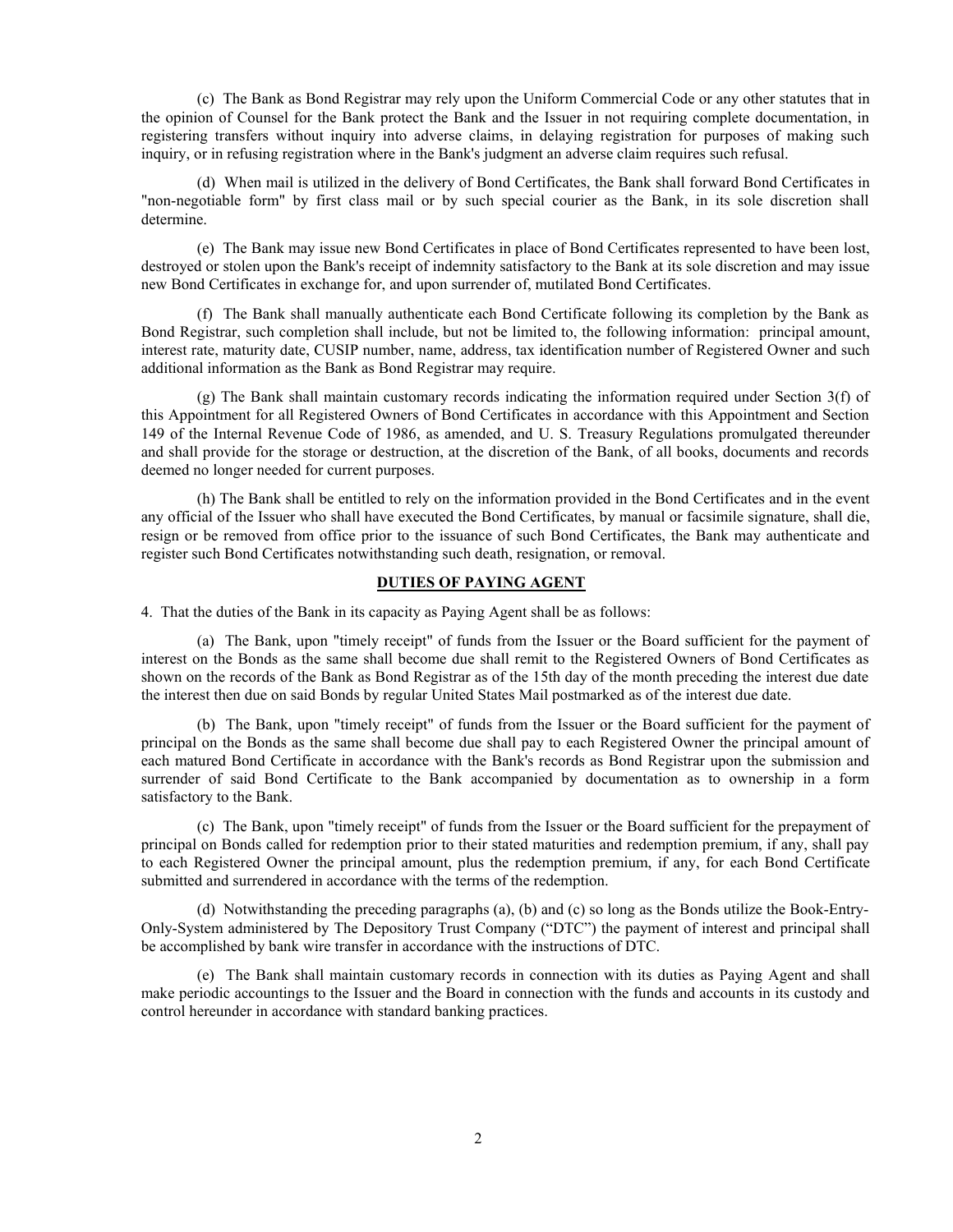#### **BOOK-ENTRY-ONLY-SYSTEM**

5. Notwithstanding the provisions of Sections 3 and 4 above, it is now contemplated that the Issuer will enter a Blanket Letter of Representations with The Depository Trust Company ("DTC") under which DTC's Operational Arrangements implementing its Book-Entry-Only-System will become effective. Under the Book-Entry-Only System DTC shall be responsible for the distribution of principal and interest payments to all Bondholders upon receipt of funds from the Bank and for the transfer of ownership between Bondholders.

The Issuer shall provide the Bank with one manuscript Bond Certificate for each principal maturity which shall be registered in the name of Cede & Co. as the nominee of DTC. DTC's Operational Arrangements are incorporated within this Appointment and shall govern the Bank's duties under the Book-Entry-Only-System.

## **BANK MAY RELY ON OPINION OF COUNSEL**

6. That the Bank at any time may apply to the Issuer for instructions and may consult with Counsel in respect to any matter arising in connection with its appointment hereunder and the Bank shall not be liable or accountable for any action taken or omitted to be taken by it in good faith in accordance with such instructions or in reliance upon said opinion of Counsel.

The Bank shall not be liable for any action taken or omitted under this Appointment so long as it shall have acted in good faith and without negligence. The Bank shall have the right to perform any of its duties hereunder through agents, attorneys, custodians or nominees, and shall not be responsible for the misconduct or negligence of such agents, attorneys, custodians and nominees appointed by it with due care. The Bank shall be protected in acting upon any notice, request, certificate, affidavit, letter, telegram or other paper or document believed by it to be genuine and to have been signed by the proper person or persons and shall not be held to have notice of any change of authority of any person, until receipt of written notice thereof from the Issuer or Board. None of the provisions contained in this Appointment shall require the Bank to use or advance its own funds in the performance of any of its duties or the exercise of any of its rights or powers hereunder.

The Bank agrees to accept and act upon instructions or directions pursuant to this Appointment sent by unsecured e-mail, facsimile transmission or other similar unsecured electronic methods, provided, however, that the instructions or directions shall be signed by a person as may be designated and authorized to sign for the Issuer or Board in the name of the Issuer or Board, by an authorized representative of the Issuer or Board, and the Issuer or Board shall provide to the Bank an incumbency certificate listing such designated persons, which incumbency certificate shall be amended whenever a person is to be added or deleted from the listing. If the Issuer or Board elects to give the Bank e-mail or facsimile instructions (or instructions by a similar electronic method) and the Bank in its discretion elects to at upon such instructions, the Bank's understanding of such instructions shall be deemed controlling.

The Bank shall not be liable for any losses, costs or expenses arising directly or indirectly from the Bank's reliance upon and compliance with such instructions notwithstanding such instructions conflict or are inconsistent with a subsequent written instruction. The Issuer and Board agree to assume all risks arising out of the use of such electronic methods to submit instructions and directions to the Bank, including without limitation the risk of the Bank acting on unauthorized instructions, and the risk of interception and misuse by third parties.

### **DUTY OF BOARD TO MAKE TIMELY PRINCIPAL AND INTEREST PAYMENTS**

7. That the Board, in accordance with the terms of the Lease and the Bond Resolution, shall pay to the Bank the principal and interest requirements due on the Bonds no later than the fifteenth day of the month preceding a interest and/or principal due date; however, if the Kentucky School Facilities Construction Commission, has made a grant of assistance to the Board in accordance with the terms of the Participation Agreement, by and between said Commission and the Board, shall pay to the Bank a certain stated percentage of the principal and interest requirements due on the Bonds in immediately available funds no later than the interest and/or principal due date. The Bank's acceptance of funds so transferred in accordance with this paragraph shall constitute "timely receipt" within the meaning of this Appointment.

## **PAYMENT OF FEES**

8. That the Board, in accordance with the terms of the Lease, upon the receipt of periodic invoices from the Bank, shall pay to the Bank its reasonable fees and expenses, including the fees and expenses of the Bank's Counsel, incurred by the Bank in connection with its duties as Bond Registrar and Paying Agent; provided, however, it is now anticipated that the Bank will accept a one time, lump sum fee for its ordinary services hereunder.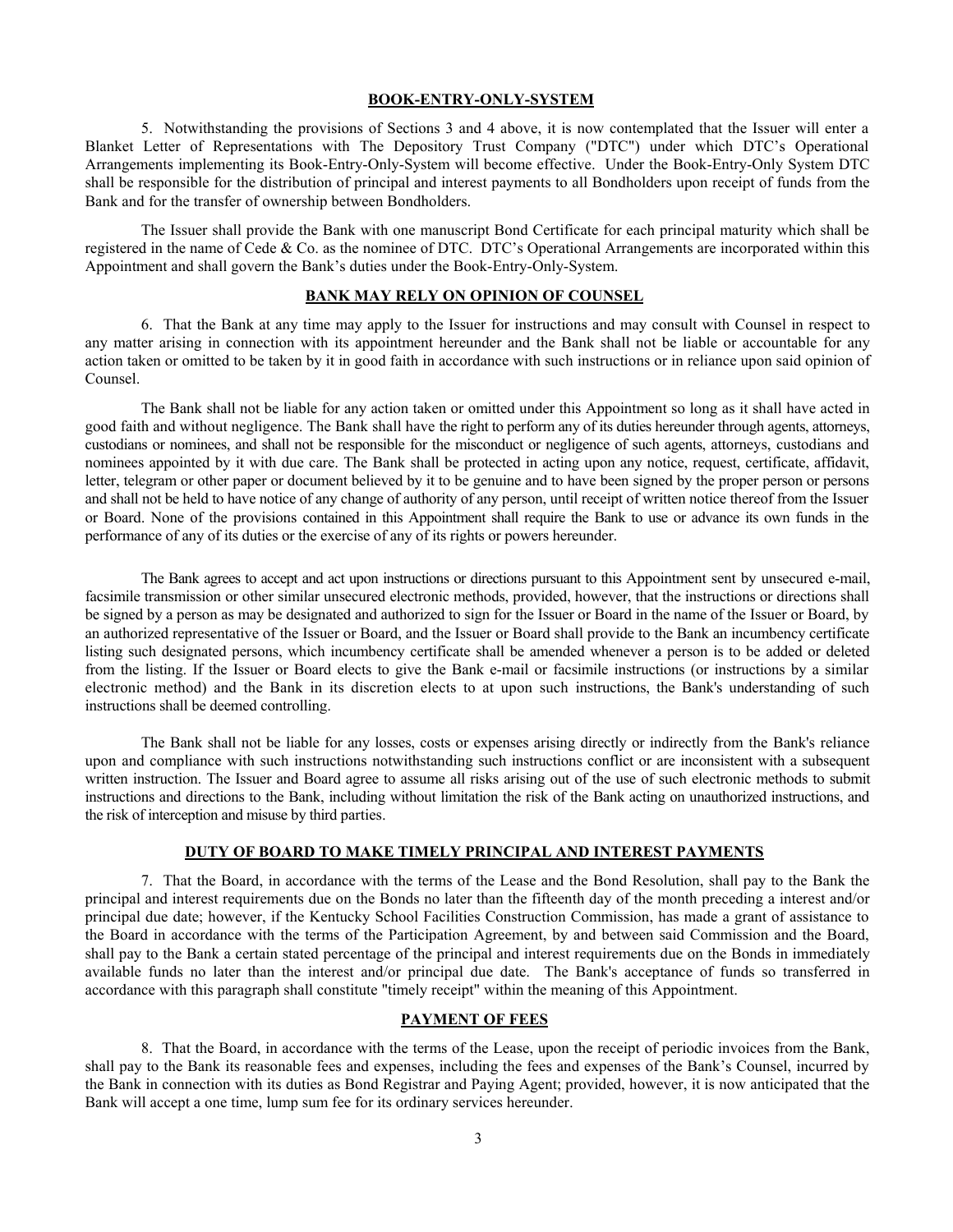If the Bank is required by governmental agency or court proceeding initiated by a third party to undertake efforts beyond that which is set forth herein but related thereto, the Bank shall promptly notify the Issuer and Board of same in writing. Payment for such extraordinary fees and expenses shall be made by the Issuer or Board only after said notice.

### **RESIGNATION OF BANK**

9. That the Bank may resign as Bond Registrar and Paying Agent at any time upon giving thirty (30) days written notice of such resignation to the Issuer and the Board and DTC.

The Bank may be removed as Bond Registrar and Paying Agent at any time by appropriate resolution of the Issuer, a certified copy of which shall be furnished to the Bank. Upon the resignation or removal of the Bank, the Bank shall, to the extent permitted by law, deliver to its successor or to the Issuer appropriate records regarding its actions as Bond Registrar and Paying Agent.

Any corporation, association or other entity into which the Bank may be converted or merged, or with which it may be consolidated, or to which it may sell or otherwise transfer all or substantially all of its corporate trust assets and business or any corporation, association or other entity resulting from any such conversion, sale, merger consolidation or other transfer to which it is a party, ipso facto, shall be and become successor Bank hereunder, vested with all other matters as was its predecessor, without the execution or filing of any instrument or any further act on the part of the parties hereto, notwithstanding anything herein to the contrary.

Notwithstanding anything herein to the contrary, in the event of the resignation or removal of the Bank, the Bank shall make timely transfer of books, records, accounts and funds relating to the Bonds to its successor in order that there will be no delinquencies in the payment of interest or principal due on the Bonds.

Notwithstanding the right of the Bank to resign as herein set forth, in the event compensation to the Bank for its duties hereunder is paid by the Issuer as a lump sum advance payment for all ordinary duties during the term the Bonds are outstanding, then upon the resignation of said Bank, said Bank shall refund to the Issuer (or at the Issuer's direction) a prorated amount of said advance payment calculated by dividing the amount of said lump sum payment by the number of months constituting the original term of the Bonds times the remaining months of the term from the date of said resignation, plus any expenses incurred by said Issuer as a result of said resignation, including reprinting Bond Certificates.

## **IMPLEMENTATION OF STATE INTERCEPT PROCEDURE**

10. Under the Lease that portion of the rentals due from the Board to the Issuer representing the principal and interest requirements of the Bonds (which have been and are hereby assigned by the Issuer to the Bank for collection and application to the Bonds) are due and payable by the Board on the  $15<sup>th</sup>$  day of the month preceding each interest due date. In the event the Bank has not received the required semi-annual rental payment by the  $20<sup>th</sup>$  day of the month preceding an interest due date, then the Bank shall notify the Treasurer of the Board by telephone of the delinquency. If the Board then fails to correct the deficiency within 24 hours of the telephone notification from the Bank then the Bank shall notify the Kentucky Department of Education by telephone (Associate Commissioner, Office of District Support Services) not less than 3 days prior to the interest due date; such notification shall include the exact dollar amount due from the Board on the interest due date and wiring instructions for the transmittal of said amount to the Bank.

Upon receipt of notice in accordance with the preceding paragraph the Associate Commissioner, Office of District Support Services (or his designee or such other designee of the Commissioner of Education) shall implement the intercept procedure set forth in Section 160.160(5) or Section 157.627(5) of the Kentucky Revised Statues and transfer in accordance with the Banks instructions the amount of the delinquency indicated; said funds to be deducted from any funds or appropriations then due or held for the account of the Board by the Kentucky Department of Education.

### **INVESTMENT OF FUNDS**

11. By the execution of this Appointment the Board and the Issuer hereby authorize the Bank to invest any and all funds said Bank receives pursuant to the terms of this Appointment and the Lease at the written direction of an authorized representative of the Issuer or Board in those obligations permitted under Section 66.480 of the Kentucky Revised Statues from the time said funds are received until the application thereof to the payment of the debt service requirements of the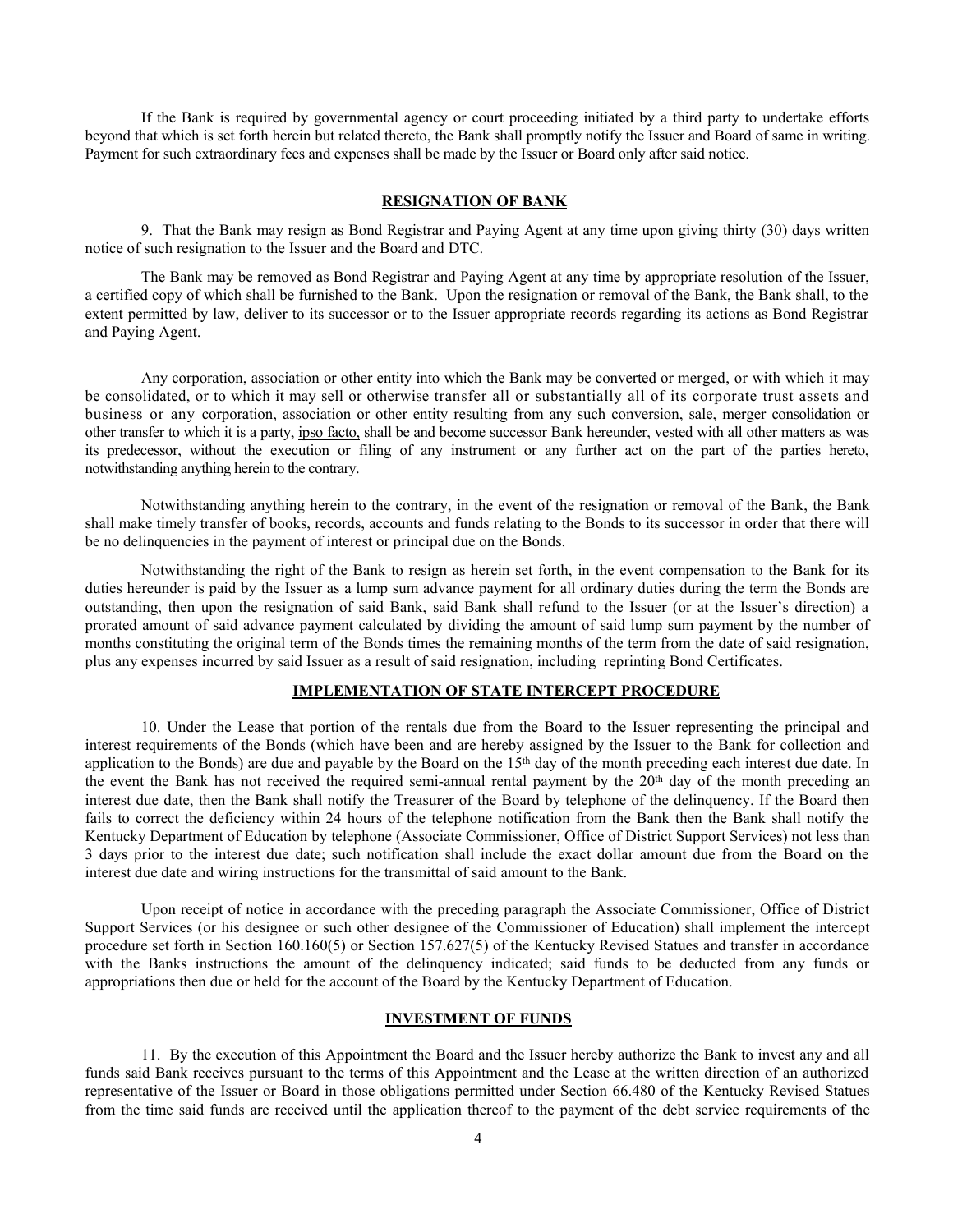Bonds. Earnings from such investments shall be credited to the account of the Board. Such investment may be accomplished through the use of a "money market" account or similar investment vehicle managed by the Bank.

## **COUNTERPART SIGNATURES**

12. This Agreement may be executed in one or more counterparts, each and all of which shall constitute one and the same instrument.